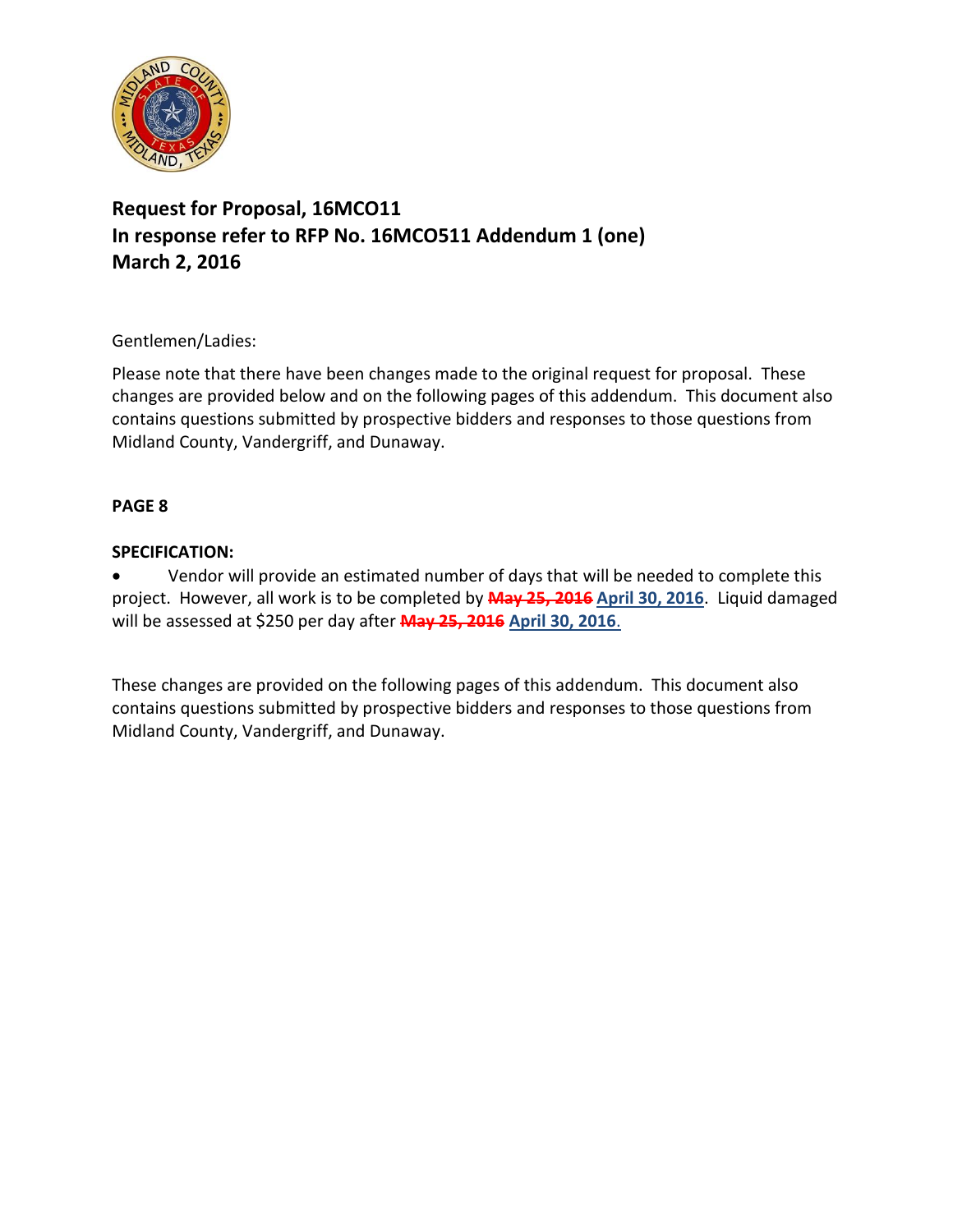



 MIDLAND, TEXAS 79701 312 N. BIG SPRING SUITE 100 (432) 687-0781 FAX (432) 687-5205

#### **ADDENDUM**

| PROJECT:                                                    | ADDENDUM NO. 1                |
|-------------------------------------------------------------|-------------------------------|
| Midland County Amphitheatre<br><b>Landscape Bid Package</b> | PAGES: 2                      |
| Midland, Texas                                              | DATE: March 1, 2016           |
| $\alpha$ if it is not                                       | ARCHITECTS PROJECT NO.: 01515 |

OWNER: Midland County

TO: All persons that have project manuals and drawings.

The following items take precedence over drawings and project manual for the above named project and in closing a contract shall become a part of the contract documents.

\_\_\_\_\_\_\_\_\_\_\_\_\_\_\_\_\_\_\_\_\_\_\_\_\_\_\_\_\_\_\_\_\_\_\_\_\_\_\_\_\_\_\_\_\_\_\_\_\_\_\_\_\_\_\_\_\_\_\_\_\_\_\_\_\_\_\_\_\_\_\_\_\_\_\_\_\_\_

Where any item called for in the specifications or indicated on the drawings is supplemental here, the original requirements remain in effect. Consider all supplemental conditions as added to the specifications and drawings.

Where any original item is amended, voided and superseded here, the provisions of such items not specifically amended, voided or superseded remain in effect. \_\_\_\_\_\_\_\_\_\_\_\_\_\_\_\_\_\_\_\_\_\_\_\_\_\_\_\_\_\_\_\_\_\_\_\_\_\_\_\_\_\_\_\_\_\_\_\_\_\_\_\_\_\_\_\_\_\_\_\_\_\_\_\_\_\_\_\_\_\_\_\_\_\_\_\_\_\_\_

| ARCHITECTURAL |     |                                                                                                                                                                                                                                                                      |
|---------------|-----|----------------------------------------------------------------------------------------------------------------------------------------------------------------------------------------------------------------------------------------------------------------------|
| Item 1        | Re: | <b>Submitted Questions and Answers:</b>                                                                                                                                                                                                                              |
|               |     | 1.) There is not an irrigation plan. Rotors for sod and drips for beds?                                                                                                                                                                                              |
|               |     | Answer: The bidder will be responsible to provide an irrigation design<br>for all sod areas and planting beds and labor and materials for the<br>installation of a complete irrigation system. The rotors will be used on<br>the sod areas and drip system for beds. |
| Item 2        | Re: | <b>Submitted Questions and Answers:</b>                                                                                                                                                                                                                              |
|               |     | 2.) What goes in the no sod areas?                                                                                                                                                                                                                                   |
|               |     | Answer: The no sod areas will remain dirt.                                                                                                                                                                                                                           |
| Item 3        | Re: | <b>Submitted Questions and Answers:</b>                                                                                                                                                                                                                              |
|               |     | 3.) What species of tree and what caliper?                                                                                                                                                                                                                           |